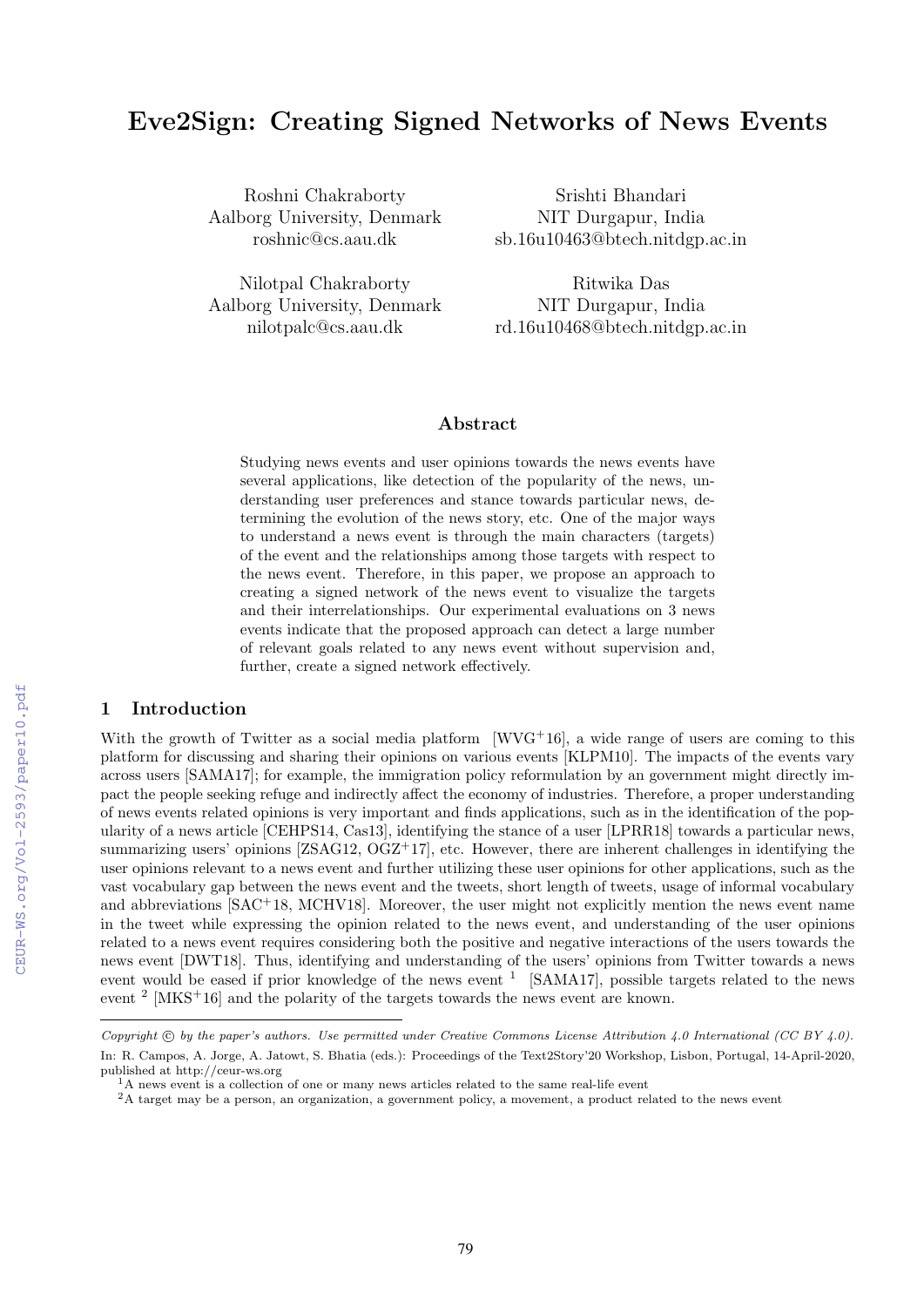A signed network representation of the news event, where the nodes represent the possible targets related to the news event and the news event, the edges represent the polarity relationship among the targets with respect to the news event can provide as a prior knowledge base of the news event. This further can aid in several applications, like identifying the stance [MSK17, Moh16] and bias of a user [DWT18] from his tweet irrespective of the tweet text and absence of event name in the tweet, generating fair summaries of news events by considering both negative and positive opinions of the readers towards the news event [DSB+19, JA18], identifying the major aspects of the news event [VCLDD17, KWHR16], understanding of the evolution of a news story [AKT18], etc. However, the creation of a signed network of a news event requires the resolution of multiple sub-problems, like identifying the targets of the news event and the polarity relationship of the targets with the news event. Although few existing research works discuss the significance of creating signed networks from text [HAJR12, AKR13, SCM16], these works identify the polarity relationships between prespecified targets [HAJR12] or identify targets through degree and eigenvector centrality score [AKR13]. However, identifying targets only through degree or eigenvector centrality score might not be able to cover the huge list of possible targets related to the news event or identify the targets which comprise of multiple words. Further, there is a significant difference in content in news event-related information from the literary text and online discussions. Therefore, it remains a challenge to build an approach to create a signed network of a news event that can inherently identify the possible targets of a news event irrespective of the type of news event and number of targets and determine the polarity relationships among the identified targets related to the news event.

In this paper, we propose a novel approach that utilizes the news articles of a news event to create a signed network of the event where the nodes represent the entity names or phrases, and the edges represent the polarity relationship between a pair of nodes with respect to the news event. Effectively, the proposed intends to resolve two sub-problems, i.e., identifying the targets and determining the polarity relationship between the targets towards the news event. Existing research works on target identification from the text can be segregated into *supervised* and *unsupervised* techniques based on their proposed methodology [HN14]. Although the existing *supervised* approaches might provide better performance than the existing *unsupervised* approaches, the requirement of human-annotated information related to a news event makes it challenging to be used [KMKB13] for news events. Existing *unsupervised* approaches can be segregated into graph-based and embedding based approaches. The graph-based approaches either utilize the sub-group structure [TMV16] through *k-truss*, *k-core*, *k-clique* or *community* substructures, centrality based techniques, like *textrank* [MT04] and *position based page rank* [FC17]. However, our preliminary analysis indicates that the significance of a target of a news event is independent of their position in the news article, and further, a target might comprise of multiple words. We observed that centrality based measures fail to identify targets comprising multiple words and sub-group based measures generate extensive noise. Therefore, in this paper, we propose a page rank score (PRS) based edge traversal approach to identify the relevant targets related to a news event. Our experimental evaluation indicates that the proposed approach can identify targets of a news event irrespective of the number of words in the target and the type of news event. After successful identification of the targets of the news event, the proposed approach relies on existing natural language processing tools to identify the polarity among the detected targets from the news articles. The identified targets, along with their detected polarity towards each other and the news event is used to create a signed network of the news event.

The rest of the paper is organized as follows: we present a formal definition of the problem along with a brief description of the proposed approach in Section 2. We discuss the experiments and observations in Section 3 and finally draw our conclusions in Section 4.



Figure 1: Overview of the Proposed Approach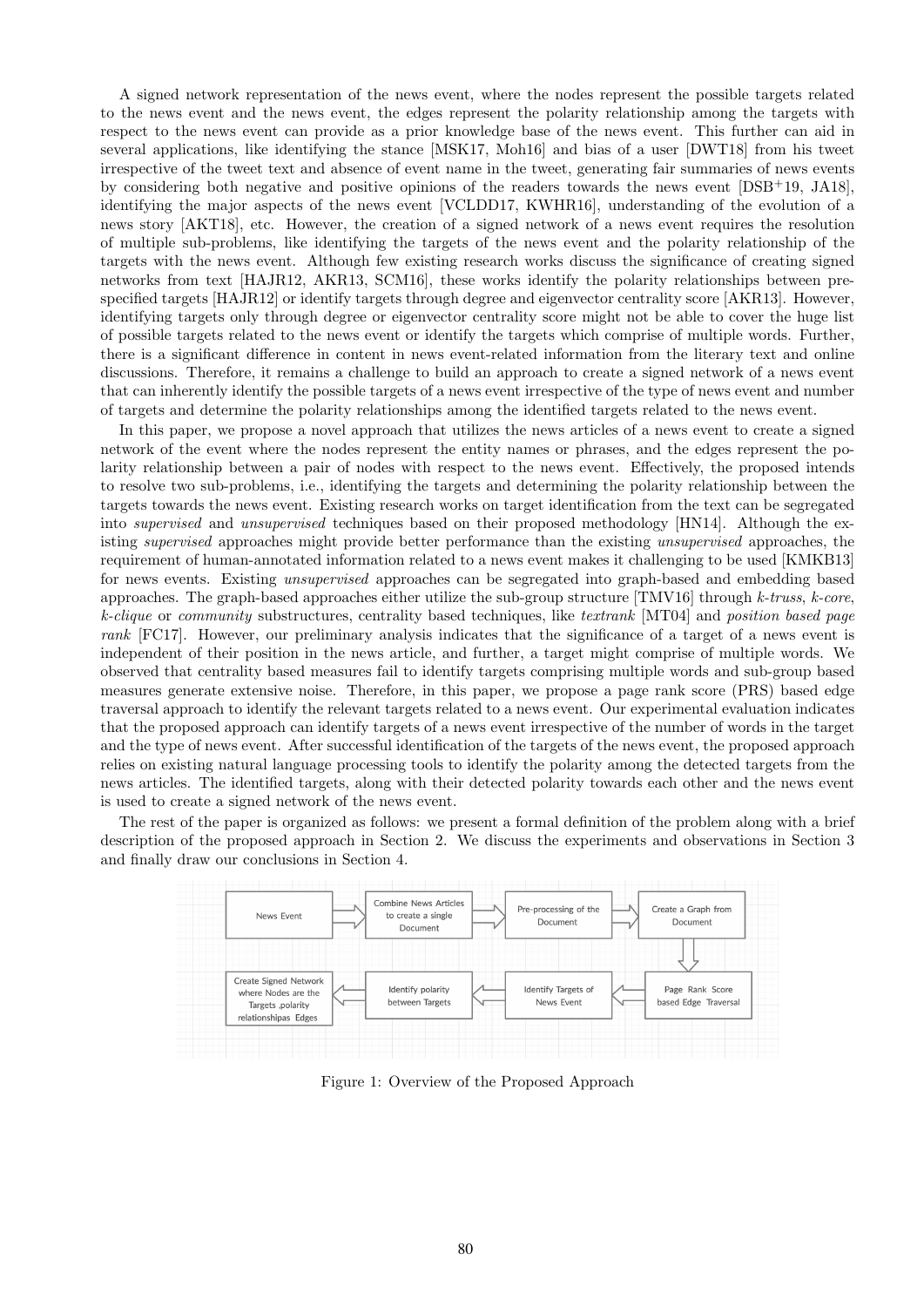## 2 Problem Definition

In this section, we provide a brief discussion of the problem followed by the details of the proposed approach. Given a news event  $\mathcal{N}$ , let  $\mathcal{A} = \{a_1, a_2, \dots\}$  be the set of news articles related to  $\mathcal{N}$ . We intend to create a signed network representation,  $\mathcal{S} = (\mathcal{V}, \mathcal{E})$  where  $\mathcal{V}$  represents the targets,  $\mathcal{T} = \{t_1, t_2, \dots\}$  related to  $\mathcal{N}$  and  $\mathcal{E}$ represents the polarity relationship among  $\mathcal{T}$ , i.e.,  $\mathcal{E}_{ij} \in \{-1, +1\}$  indicates the polarity relationship between  $\mathcal{T}_i$ and  $\mathcal{T}_i$ . An overview of the proposed approach is given in the figure 1, and we discuss the proposed approach in details next.

#### 2.1 Proposed Approach

The proposed approach primarily identifies  $\mathcal T$  related to  $\mathcal N$  and thereafter, determines the polarity relationships between a pair of targets, say  $\mathcal{T}_i$  and  $\mathcal{T}_j$  from  $\mathcal{A}$ . We discuss each of these steps next.

### 2.1.1 Identification of Targets

In this section, we discuss the proposed approach to identify  $\mathcal T$  related to  $\mathcal N$ . A target can comprise of single or multiple words. We primarily discuss the proposed procedure to identify single word  $\mathcal{T}_i$  followed by multiple word  $\mathcal{T}_i$ . Given *N*, we primarily create a document, *D* by combining the news articles, *A* related to *N*. Thereafter, we create a graph  $\mathcal{G}$ , where the nodes,  $\mathcal{Q}$  represent the words,  $w$ , from  $\mathcal{D}$  after pre-processing (the pre-processing details is provided in section ) and the edges,  $\mathcal{R}$  represent the normalized co-occurrence score,  $\mathcal{R}(w_i, w_j)$  between a pair of words,  $w_i$  and  $w_j$  calculated from  $\mathcal D$  by:

$$
\mathcal{R}(w_i, w_j) = \frac{cosc(w_i, w_j)}{\max_{w_r, w_s \in w}(cosc(w_r, w_s))}
$$

where  $\cos c(w_i, w_j)$  represent the co-occurrence score of  $w_i$  and  $w_j$  in *D*. On  $\mathcal{G}$ , we calculate the page rank [PBMW99] centrality <sup>3</sup> score of each node, say  $w_k$ . We select a node into the set of targets,  $\mathcal T$  if the PRS of  $w_k$  is greater than the threshold, i.e.,  $(pgR(w_k) \geq th_w)$ . Based on two news events, the threshold was decided by a group of 2 manual annotators by considering that a minimum number of relevant targets is excluded, and a minimum number of irrelevant targets is included related to  $\mathcal N$  into  $\mathcal T$ . We checked the effectiveness of the threshold on three different news events and found it relevant irrespective of the type of news event. Although the number of relevant targets excluded and the number of irrelevant targets included varies across news events, we found that the maximum number of irrelevant targets which was included was less than 4% of the total relevant targets and minimum number of relevant targets which was excluded was less than 9% of the total relevant targets for an event.

However, as previously discussed, a target might contain multiple words. Hence, we follow a path based PRS to identify targets of multiple words. For a word,  $w_i$ , we represent the score of his neighbours as  $NqScore(w_i, w_k)$ , where  $w_k$  is a neighbour of  $w_i$ , i.e.,  $(w_k \in \text{Ng}(w_i))$ , as the weighted summation of the PRS of  $w_i$ , the PRS of  $w_k$  and normalized co-occurrence score of  $w_i$  and  $w_k$ ,  $\mathcal{R}(w_i, w_k)$ . Therefore,  $NgScore(w_i, w_k)$  can be formally defined as,

$$
NgScore(w_i, w_k) = \alpha[pgR(w_i) + pgR(w_k) + R(w_i, w_k)]
$$

We have considered  $\alpha$  as 0.33 to provide equal weightage to the page rank scores of  $w_i$  and  $w_k$  and the normalized co-occurrence score of  $w_i$  and  $w_k$ . Therefore, a phrase which comprises of  $w_i$  followed by  $w_k$  is added to the *T* if  $(NgScore(w_i, w_k) \geq th_p)$ . We further extend *NgScore* to more than two words in a phrase by following a path of length 2, 3 and 4 starting from  $w_i$  to identify targets of length  $3-5$  respectively. However, our experimental evaluations indicate that the number of phrases of size which are more than 4 words and is greater than the  $th<sub>n</sub>$  is very few. Therefore, we consider targets that comprise of  $1-4$  words in this paper. In table 1, we provide a brief overview of the graphs for each of the 3 events (details of the dataset of the news events are discussed in section 3.1) considered in this paper.

#### 2.1.2 Identification of Polarity Relationships

After identification of  $\mathcal T$  related to  $\mathcal N$ , we identify the polarity relationships among the targets from  $\mathcal D$ . We follow Fernandez et al.  $[FG\hat{A}LJM^+16]$  to identify the polarity relationship by identifying the sentiment from the

<sup>3</sup>https://en.wikipedia.org/wiki/PageRank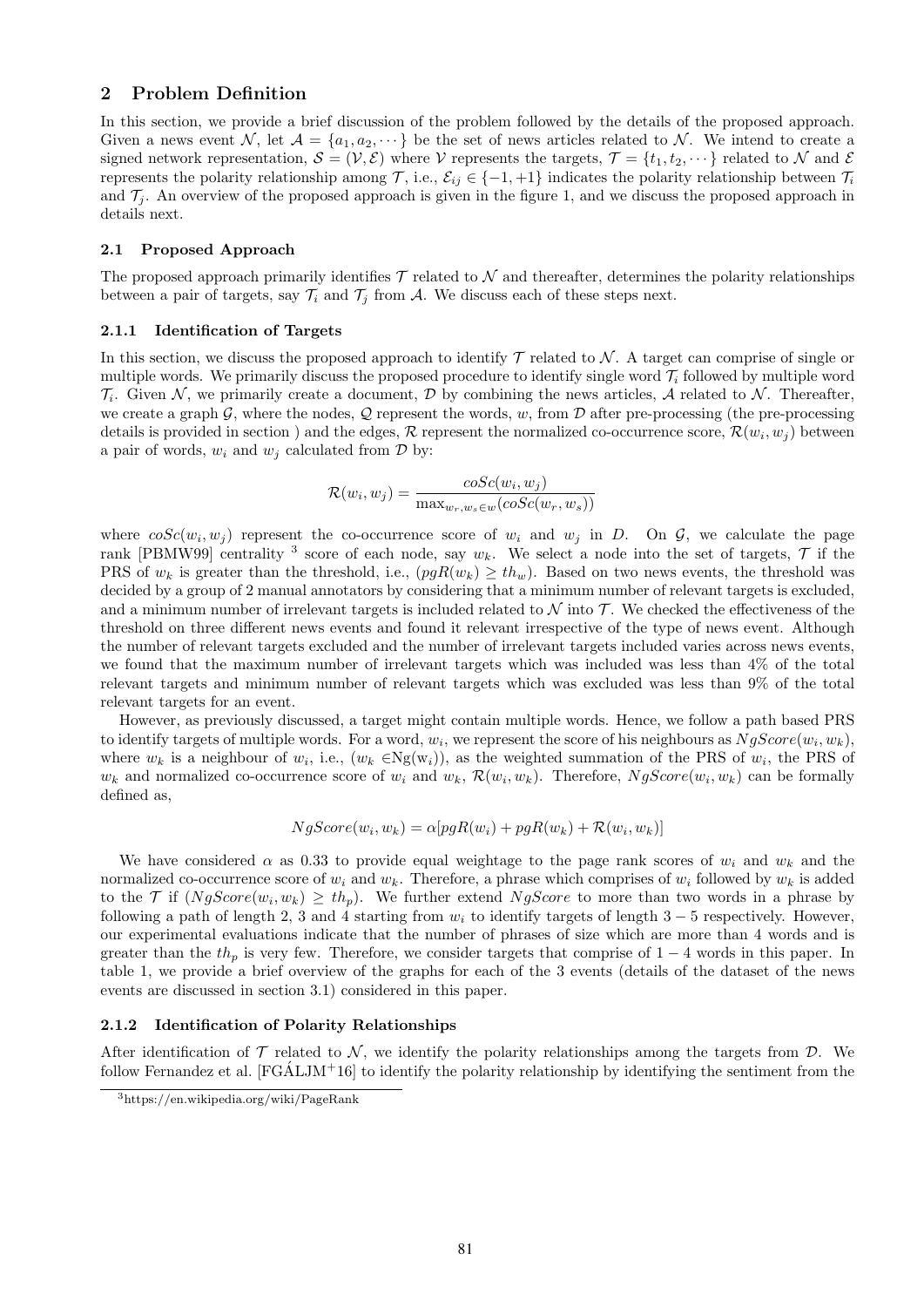|  | Table 1: Overview of the event graph related $E_1$ , $E_2$ and $E_3$ , from which targets were detected. |  |  |  |  |  |  |
|--|----------------------------------------------------------------------------------------------------------|--|--|--|--|--|--|
|--|----------------------------------------------------------------------------------------------------------|--|--|--|--|--|--|

| Dataset        | $E_1$ | E2    | Eз   |
|----------------|-------|-------|------|
| Nodes          | 3000  | 2351  | 1825 |
| Edges          | 10673 | 14520 | 7831 |
| Average Degree | 7 12  | 12.35 | 8.58 |

consequent sentences,  $S$  of  $D$ . We primarily discuss the approach proposed by Fernandez et al.  $[FGALJM^+16]$ briefly followed by the details of our adopted methodology based on the same work  $[FGALJM^+16]$ . Fernandez et al.  $[FGALJM^+16]$  primarily identifies the dependency tree of a sentence and calculates the sentiment of the sentence based on the sentiment of the dependency sub-trees. The sentiment of each sub-tree is calculated through the sentiment score of the constituent lexicons along with the score due to the presence of intensifier, modifier, and negation in the subtree. The SO-CAL dictionary [TBT+11] is referred to calculate the sentiment score of a lexicon.

For our approach, we primarily identify the subject,  $s_t$  and object,  $o_t$  of  $s$  (for each  $s \in S$ ) and thereafter, match if both  $s_t$  and  $o_t$  exist in  $\mathcal{T}$ , say as  $\mathcal{T}_i$  and  $\mathcal{T}_i$ . We identify the polarity between  $\mathcal{T}_i$  and  $\mathcal{T}_j$  as the sentiment score calculated by following Fernandez et al.  $[FG\AA LJM^+16]$  on *s*. An iterative application of this procedure for each  $s \in S$  can effectively identify a fraction of the existing links  $(\mathcal{E})$  between the targets,  $(\mathcal{T})$ . Therefore, after this step, the polarity between  $\mathcal{T}_i$  and  $\mathcal{T}_j$  is identified as  $+1,-1$  or 0. However, we observed that a fraction of the edges across the targets could not be identified by this procedure. We believe the absence of polarity information of all possible pairs of targets in *S* and the inherent complexity of the sentences are the two major limitations due to which we can not ensure identification of the polarity among all the targets in  $\mathcal T$ . In order to handle this issue, existing characteristics of signed networks, like structural balance theory and status theory, or different properties of signed networks could be used to predict the sign of a missing link [LHK10, DMT18] between the targets which we consider as one of the future directions of this work. On identification of all the possible polarity relationships among targets, we create a signed network of the event,  $\mathcal{S} = (\mathcal{V}, \mathcal{E})$  where  $\mathcal{V}$  comprises of  $\mathcal{T}, \mathcal{E}$  represents the identified polarity relationship between  $\mathcal{V}$  as  $\{+1, -1\}$ .

## 3 Experiments and Discussion

In this section, we provide details of the datasets used, the pre-processing techniques followed in the experimental evaluation of the proposed approach, discuss the results obtained.

### 3.1 Datasets and Preprocessing

For our experimental evaluation, we selected 3 news events that belonged to *USA* <sup>4</sup>, *Europe* <sup>5</sup> and *India* <sup>6</sup> respectively which has occurred during  $2016 - 2017$  from the list of events provided by Wikipedia corresponding to each of the country or continent. We manually selected *USA*, *Europe* and *India* for our experiments to ensure the proposed approach is not biased by the location of the news event. For each of the these news events, we crawled the news articles from *Google News Search API* <sup>7</sup> by using *Python Newspaper API* <sup>8</sup>. We discuss the news events along with the news article datasets in details next.

- 1. *2016 Indian Banknote Demonetisation*, *N*<sup>1</sup> : In 2016, the Prime minister of India announced that the existing Rs 500 and Rs 1*,* 000 banknotes would not be allowed to be used and claimed that this action shall reduce the usage of counterfeit notes. This decision caused considerable debate in India. <sup>9</sup>. We crawled 86 news articles related to this event.
- 2. *Catalan Independence*, *N*<sup>2</sup> : The Parliament of Catalonia passed a resolution to declare the independence of Catalonia from Spain which led to considerable debate and discussions among the International community and Catalonia <sup>10</sup>. We crawled 47 news articles related to this event.

<sup>4</sup>https://en.wikipedia.org/wiki/2017 in the US

<sup>5</sup>https://en.wikipedia.org/wiki/2017

<sup>6</sup>https://en.wikipedia.org/wiki/2016 in India

<sup>7</sup>https://news.google.com/?hl=en-IN&gl=IN&ceid=IN:en

 ${\rm ^8https://newspaper.readthedocs.io/en/latest/}$ 

 $9$ https://en.wikipedia.org/wiki/2016\_Indian\_banknote\_demonetisation

<sup>10</sup>https://en.wikipedia.org/wiki/Catalan independence movement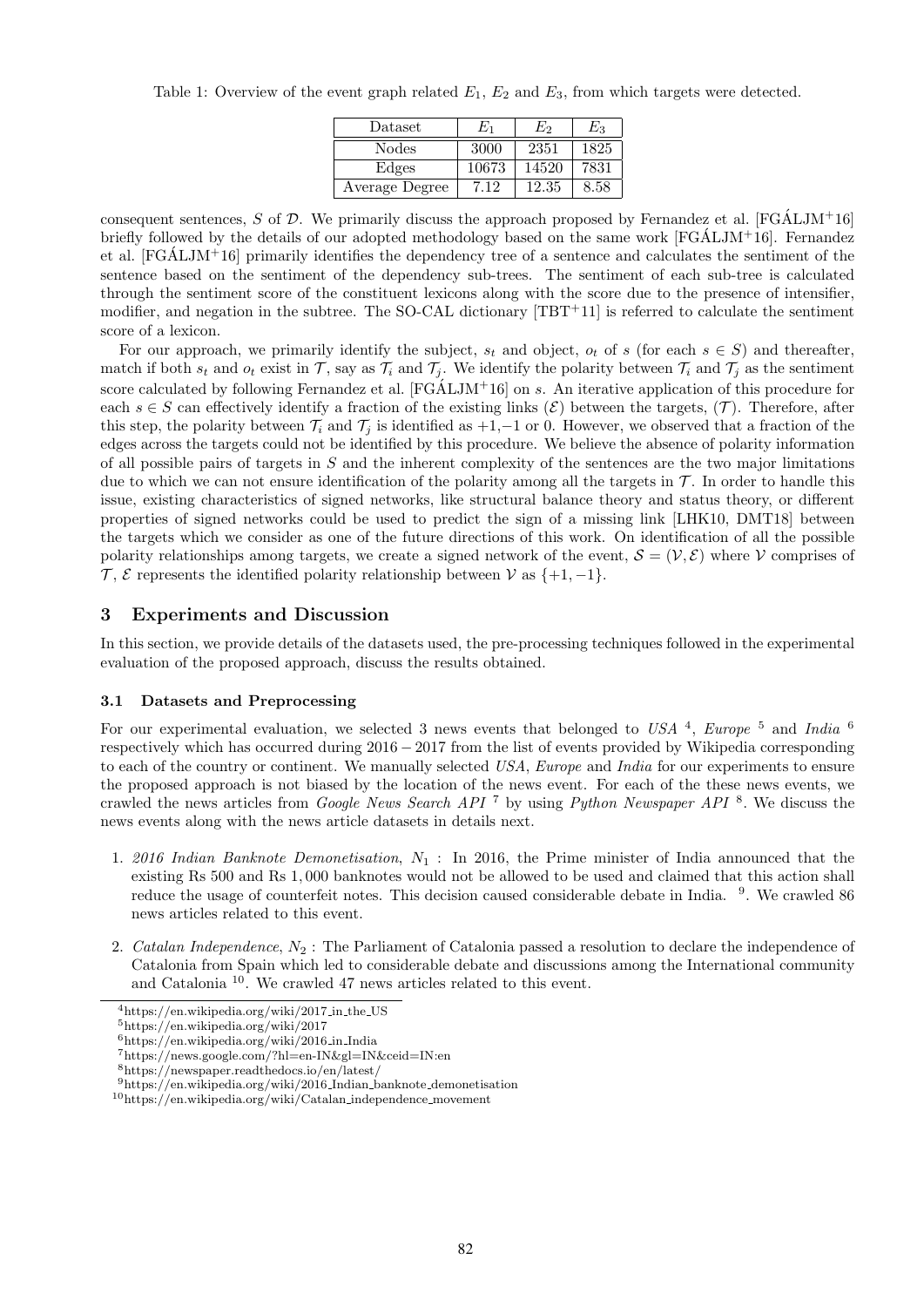3. *Allegations against Harvey Weinstein*, *N*<sup>3</sup> : Around 80 women accused Harvey Weinstein of sexual abuse and assault which led to severe discussions and debates <sup>11</sup>. We crawled 34 news articles related to this event.

Our dataset comprises of news events from different geographical locations, media coverage (the number of news articles related to an event range between  $34 - 86$ ) to show that the proposed approach is not biased by the news event. We discuss the pre-processing details next.



Figure 2: Word cloud representing a subset of the targets generated by the proposed approach.

Pre-processing Details We provide a brief overview of the pre-processing details hereby.

- 1. We combine *A* related to *N* into a single document, *D*.
- 2. We use *SpaCy* [HM17] which provides an exhaustive list of around 325 stop-words (greater than the *NLTK library* <sup>12</sup>) to remove the stop words from *D*. We also remove the punctuation marks from *D*.
- 3. We segregrate *<sup>D</sup>* into it's consequent sentences, *<sup>S</sup>*. We use *SpaCy* [HM17] and *neuralcoref* <sup>13</sup> library for coreference resolution for each sentence, i.e.,  $s \in S$ . Further, we manually create a list to identify same words with different spellings into a single one, like the words *demonetization* and *demonetisation* was changed to the word *demonetization*.
- 4. We use *NLTK POS Tagger* <sup>14</sup> to identify the nouns, verbs, adjectives and prepositions of *<sup>D</sup>*. Further, if a word has been tagged as both noun and adjective, then the word is considered to be of that tag which has higher occurrences. We only consider these words while creating  $G$  from  $D$  related to  $N$ .

#### 3.2 Experiments and Results

In this section, we describe our experiment details, followed by our observations. We compare the  $\tau$  identified by the proposed approach and the existing research works related to  $\mathcal N$  (here, we consider  $\mathcal N_1, \mathcal N_2$  and  $\mathcal N_3$ ). We consider graph based approaches which identifies targets from text as baselines, like *TextRank*, *Clique* and *Community* sub-structure based approaches. To evaluate the performance of the proposed approach and the baselines in identifying targets related to  $N$ , we measure the number of detected targets  $(D_{tar})$  and the fraction of irrelevant targets  $(F_{irr})$  detected by the proposed approach and the baselines related to  $\mathcal{N}_1$ ,  $\mathcal{N}_2$  and  $\mathcal{N}_3$ .

The decision of the relevance of a target was done by a group of 3 manual annotators who were given the set of targets,  $D_{tar}$  detected by the proposed approach related to an event,  $\mathcal{N}_1$ ,  $\mathcal{N}_2$  and  $\mathcal{N}_3$ . The manual annotators had no previous knowledge of the news events and was instructed to mark a target as relevant or irrelevant based on their knowledge of the news event based on  $A$  related to  $N$ . A target was marked relevant or irrelevant based on the majority of the annotators. We repeated this for the targets detected by each of the baselines for each of the events, i.e.,  $\mathcal{N}_1$ ,  $\mathcal{N}_2$  and  $\mathcal{N}_3$ , respectively. On comparing the results of the proposed approach with the baselines, as shown in table 2, we observe the proposed approach generates the maximum number of relevant targets followed by the baseline which utilizes *Clique* sub-structure. Although *TextRank* generates more targets,

<sup>11</sup>https://en.wikipedia.org/wiki/Harvey Weinstein

<sup>12</sup>https://www.nltk.org

<sup>13</sup>https://pypi.org/project/neuralcoref/

<sup>14</sup>https://nlp.stanford.edu/software/tagger.shtml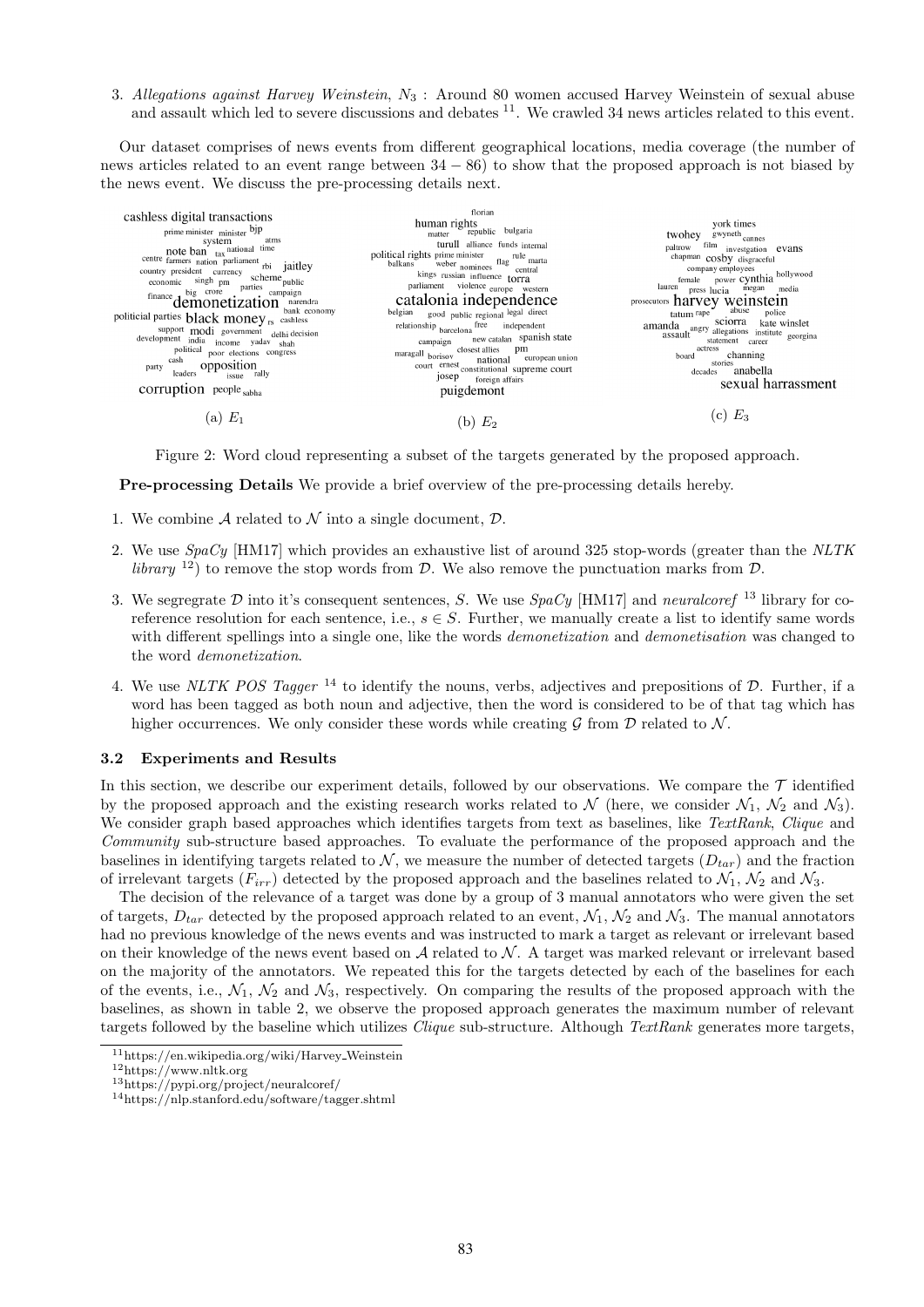it produces maximum noise and is only effective in generating single word targets. Further, we observe that *Clique* and *Community* based structure fails to indicate the order of the words in the phrase, thus requiring severe manual intervention to identify the relevant targets which comprises of multiple words. Therefore, as discussed in section 3.1 and highlighted in table 1, the proposed approach can identify targets of relevance as well as a large number of targets with respect to the existing works of target identification. In figure 2, we provide a word cloud representation of a subset of the targets identified by the proposed approach related to *E*1, *E*<sup>2</sup> and *E*<sup>3</sup> respectively.

| Dataset | $Prop_{app}$ |           | TextRank  |           | Clique    |           | Commu     |           |
|---------|--------------|-----------|-----------|-----------|-----------|-----------|-----------|-----------|
|         | $T_{tar}$    | $F_{irr}$ | $T_{tar}$ | $F_{irr}$ | $T_{tar}$ | $F_{irr}$ | $T_{tar}$ | $F_{irr}$ |
| E1      | 81           | 0.10      | 109       | 0.60      | 107       | 0.43      | 123       | 0.53      |
| E2      | 345          | 0.22      | 300       | 0.56      | 212       | 0.26      | 280       | 0.39      |
| $E_{3}$ | 108          |           | 124       | 0.39      | 136       | 0.24      | 128       | 0.37      |

Table 2: Comparison of the proposed approach with the existing ones in terms of *Firr* and *Ttar*.

After detecting the targets, the proposed approach identifies the polarity relationship between a pair of targets following the approach discussed in section 2.1.2. We found the approach can effectively identify 0.63, 0.68, and 0.78 of the links for  $E_1$ ,  $E_2$  and  $E_3$  respectively. On further analysis, we found that the fraction of edges which could not be resolved was either due to the inability of the proposed approach in identifying polarity relationship from a sentence or the absence of a target with any other target in any of the sentences. We further observed that the inability of the proposed approach to identifying the polarity relationship from a sentence was due to the presence of domain information and complex syntactic structure in the sentences. We intuitively believe utilizing the *structural balance theory* of signed networks along with the inherent features of signed networks that can effectively predict the sign of the missing links [LHK10, DMT18] can ensure identification of polarity relationship between a pair of targets which was not resolved by the approach discussed in section 2.1.2. In figure 3, we provide signed network representation of *E*<sup>1</sup> as created by the proposed approach, which comprises a subset of the detected targets (as the total number of detected targets is quite large) and the edges represent the polarity relationship between the targets towards the event. On visualizing the signed network for *E*2, we found a similar distribution of targets on either side of the polarity towards the event. However, the signed network for *E*<sup>3</sup> indicates a large number of targets to be negatively connected to the event than the number of targets connected positively to the event.



Figure 3: Signed network representing some of the targets along with their positive (or, negative) relation with the event  $E_1$ .

### 3.2.1 Analyzing Failures

Although the proposed approach effectively creates a signed network irrespective of the type of news event, we investigate more closely certain cases where our proposed approach fails. In the paper, the decision of the threshold for identifying relevant targets is done manually and is a fixed value irrespective of the event which might affect the effectiveness in identifying targets. Although we have tested the effectiveness of the threshold on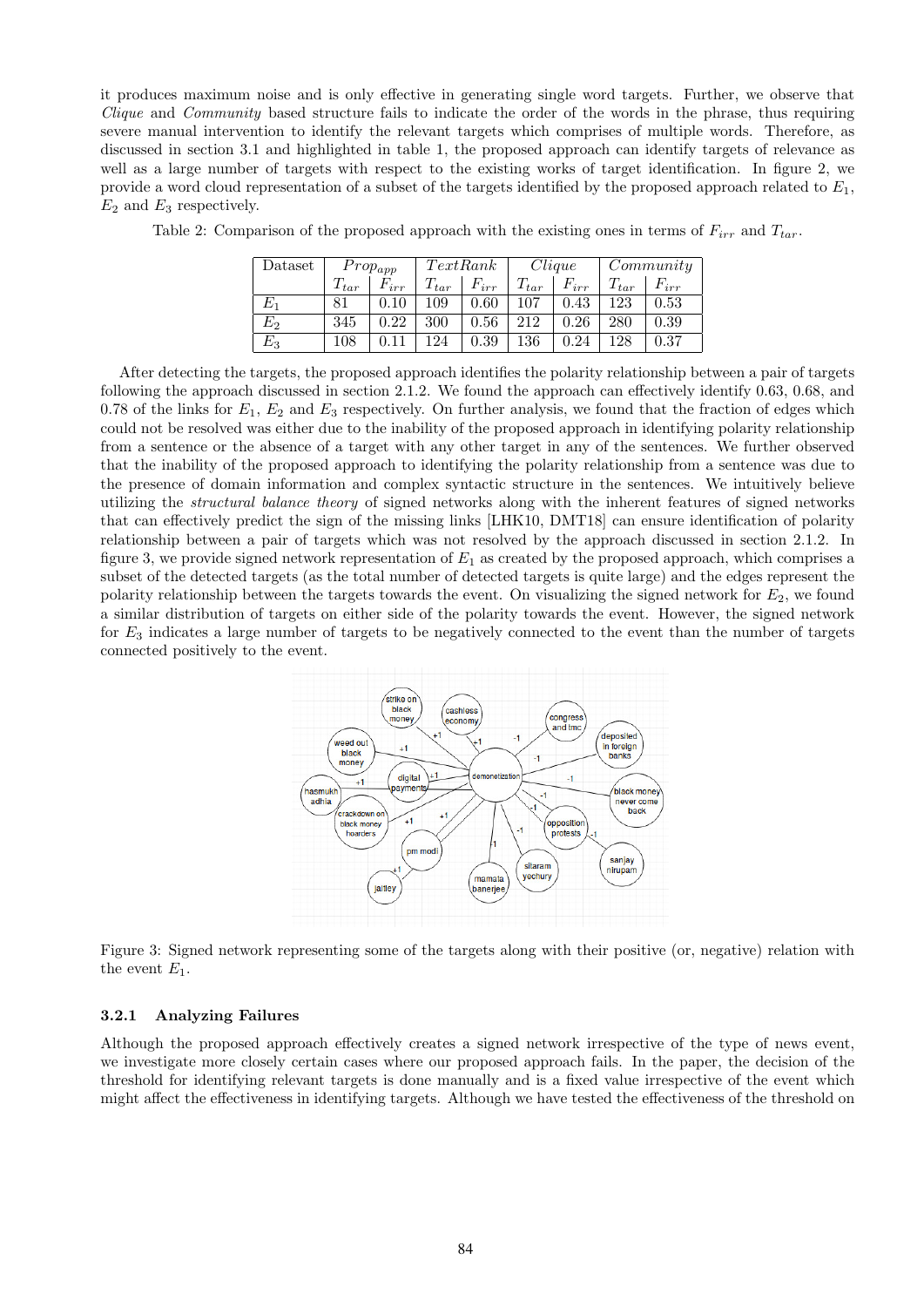3 news events, we believe we require an exhaustive analysis on more news events to ensure it's effectiveness and applicability. Subsequently, the current version of the paper does not rigorously explore the determination of the polarity relationship between the targets. We believe the inclusion of signed network properties to predict the sign of a link as one of the immediate future directions of this paper can address the limitations of the polarity relationship detection by the proposed approach.

## 4 Conclusions

In this work, we propose an approach to creating the signed network representation of a news event, where the signed network comprises of the possible targets as nodes and the polarity relationship among the targets as edges. We propose a page rank score based edge traversal approach to identify the targets of a news article and rely on existing natural language processing tools to identify the polarity relationship between the identified targets from the articles of a news event. Our experimental evaluation on 3 events indicates that the proposed approach can detect a large number of relevant targets irrespective of the type of event with no supervision and, further, creates a signed network effectively. As one of our future directions, we believe the inclusion of information related to *semantic roles* of the words from the news articles and *structural information* from the created graph can aid in identifying more targets and further, reduce the noise in identified targets of the current proposed approach. We also intend to incorporate the attributes related to the signed network to identify the sign of the missing links.

## References

| [AKR13]    | Apoorv Agarwal, Anup Kotalwar, and Owen Rambow. Automatic extraction of social networks<br>from literary text: A case study on alice in wonderland. In Proceedings of the Sixth International<br>Joint Conference on Natural Language Processing, pages 1202-1208, 2013.                                      |
|------------|---------------------------------------------------------------------------------------------------------------------------------------------------------------------------------------------------------------------------------------------------------------------------------------------------------------|
| [AKT18]    | Omar Alonso, Vasileios Kandylas, and Serge-Eric Tremblay. How it happened: Discovering and<br>archiving the evolution of a story using social signals. In Proceedings of the 18th ACM/IEEE on<br>Joint Conference on Digital Libraries, pages 193-202, 2018.                                                  |
| [Cas13]    | Carlos Castillo. Traffic prediction and discovery of news via news crowds. In <i>Proceedings of the</i><br>22nd International Conference on World Wide Web, pages 853-854. ACM, 2013.                                                                                                                         |
| [CEHPS14]  | Carlos Castillo, Mohammed El-Haddad, Jürgen Pfeffer, and Matt Stempeck. Characterizing the<br>life cycle of online news stories using social media reactions. In Proceedings of the 17th ACM<br>conference on Computer supported cooperative work $\mathcal C$ social computing, pages 211-223. ACM,<br>2014. |
| [DMT18]    | Tyler Derr, Yao Ma, and Jiliang Tang. Signed graph convolutional networks. In 2018 IEEE<br>International Conference on Data Mining (ICDM), pages 929–934. IEEE, 2018.                                                                                                                                         |
| $[DSB+19]$ | Abhisek Dash, Anurag Shandilya, Arindam Biswas, Kripabandhu Ghosh, Saptarshi Ghosh, and<br>Abhijnan Chakraborty. Summarizing user-generated textual content: Motivation and methods<br>for fairness in algorithmic summaries. Proceedings of the ACM on Human-Computer Interaction,<br>$3(CSCW):1-28, 2019.$  |
| (DWT18)    | Tyler Derr, Zhiwei Wang, and Jiliang Tang. Opinions power opinions: Joint link and interac-<br>tion polarity predictions in signed networks. In 2018 IEEE/ACM International Conference on<br>Advances in Social Networks Analysis and Mining (ASONAM), pages 363–366. IEEE, 2018.                             |
| [FC17]     | Corina Florescu and Cornelia Caragea. Positionrank: An unsupervised approach to keyphrase ex-<br>traction from scholarly documents. In Proceedings of the 55th Annual Meeting of the Association<br>for Computational Linguistics (Volume 1: Long Papers), pages 1105–1115, 2017.                             |
|            | [FGÁLJM <sup>+</sup> 16] Milagros Fernández-Gavilanes, Tamara Álvarez-López, Jonathan Juncal-Martínez, Enrique<br>Costa-Montenegro, and Francisco Javier González-Castaño. Unsupervised method for sentiment<br>analysis in online texts. <i>Expert Systems with Applications</i> , 58:57–75, 2016.           |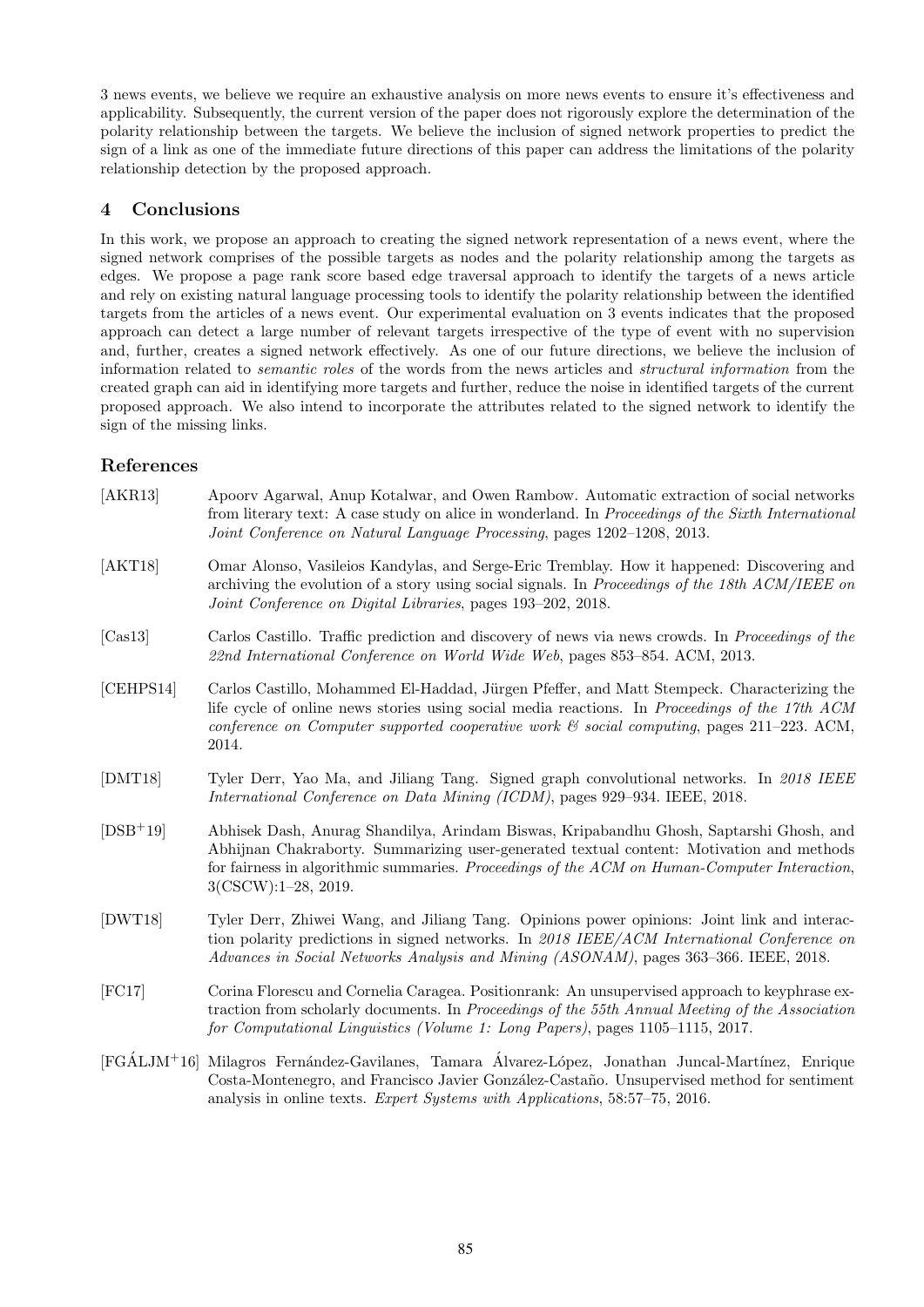- [HAJR12] Ahmed Hassan, Amjad Abu-Jbara, and Dragomir Radev. Extracting signed social networks from text. In *Workshop Proceedings of TextGraphs-7 on Graph-based Methods for Natural Language Processing*, pages 6–14. Association for Computational Linguistics, 2012.
- [HM17] Matthew Honnibal and Ines Montani. spacy 2: Natural language understanding with bloom embeddings, convolutional neural networks and incremental parsing. *To appear*, 7(1), 2017.
- [HN14] Kazi Saidul Hasan and Vincent Ng. Automatic keyphrase extraction: A survey of the state of the art. In *Proceedings of the 52nd Annual Meeting of the Association for Computational Linguistics (Volume 1: Long Papers)*, pages 1262–1273, 2014.
- [JA18] Myungha Jang and James Allan. Explaining controversy on social media via stance summarization. In *The 41st International ACM SIGIR Conference on Research & Development in Information Retrieval*, pages 1221–1224, 2018.
- [KLPM10] Haewoon Kwak, Changhyun Lee, Hosung Park, and Sue Moon. What is twitter, a social network or a news media? In *Proceedings of the 19th International Conference on World Wide Web*, pages 591–600. ACM, 2010.
- [KMKB13] Su Nam Kim, Olena Medelyan, Min-Yen Kan, and Timothy Baldwin. Automatic keyphrase extraction from scientific articles. *Language resources and evaluation*, 47(3):723–742, 2013.
- [KWHR16] Yaser Keneshloo, Shuguang Wang, Eui-Hong Han, and Naren Ramakrishnan. Predicting the popularity of news articles. In *Proceedings of the 2016 SIAM International Conference on Data Mining*, pages 441–449. SIAM, 2016.
- [LHK10] Jure Leskovec, Daniel Huttenlocher, and Jon Kleinberg. Signed networks in social media. In *Proceedings of the SIGCHI conference on human factors in computing systems*, pages 1361–1370. ACM, 2010.
- [LPRR18] Mirko Lai, Viviana Patti, Giancarlo Ruffo, and Paolo Rosso. Stance evolution and twitter interactions in an italian political debate. In *International Conference on Applications of Natural Language to Information Systems*, pages 15–27. Springer, 2018.
- [MCHV18] Béatrice Mazoyer, Julia Cagé, Céline Hudelot, and Marie-Luce Viaud. Real-time collection of reliable and representative tweets datasets related to news events. In *BroDyn@ ECIR*, pages 23–34, 2018.
- [MKS<sup>+</sup>16] Saif Mohammad, Svetlana Kiritchenko, Parinaz Sobhani, Xiaodan Zhu, and Colin Cherry. Semeval-2016 task 6: Detecting stance in tweets. In *Proceedings of the 10th International Workshop on Semantic Evaluation (SemEval-2016)*, pages 31–41, 2016.
- [Moh16] Saif M Mohammad. Sentiment analysis: Detecting valence, emotions, and other affectual states from text. In *Emotion measurement*, pages 201–237. Elsevier, 2016.
- [MSK17] Saif M Mohammad, Parinaz Sobhani, and Svetlana Kiritchenko. Stance and sentiment in tweets. *ACM Transactions on Internet Technology (TOIT)*, 17(3):26, 2017.
- [MT04] Rada Mihalcea and Paul Tarau. Textrank: Bringing order into text. In *Proceedings of the 2004 conference on empirical methods in natural language processing*, pages 404–411, 2004.
- [OGZ<sup>+</sup>17] Yi Ouyang, Bin Guo, Jiafan Zhang, Zhiwen Yu, and Xingshe Zhou. Sentistory: multi-grained sentiment analysis and event summarization with crowdsourced social media data. *Personal and Ubiquitous Computing*, 21(1):97–111, 2017.
- [PBMW99] Lawrence Page, Sergey Brin, Rajeev Motwani, and Terry Winograd. The pagerank citation ranking: Bringing order to the web. Technical report, Stanford InfoLab, 1999.
- [SAC<sup>+</sup>18] Axel Suarez, Dyaa Albakour, David Corney, Miguel Martinez, and José Esquivel. A data collection for evaluating the retrieval of related tweets to news articles. In *European Conference on Information Retrieval*, pages 780–786. Springer, 2018.